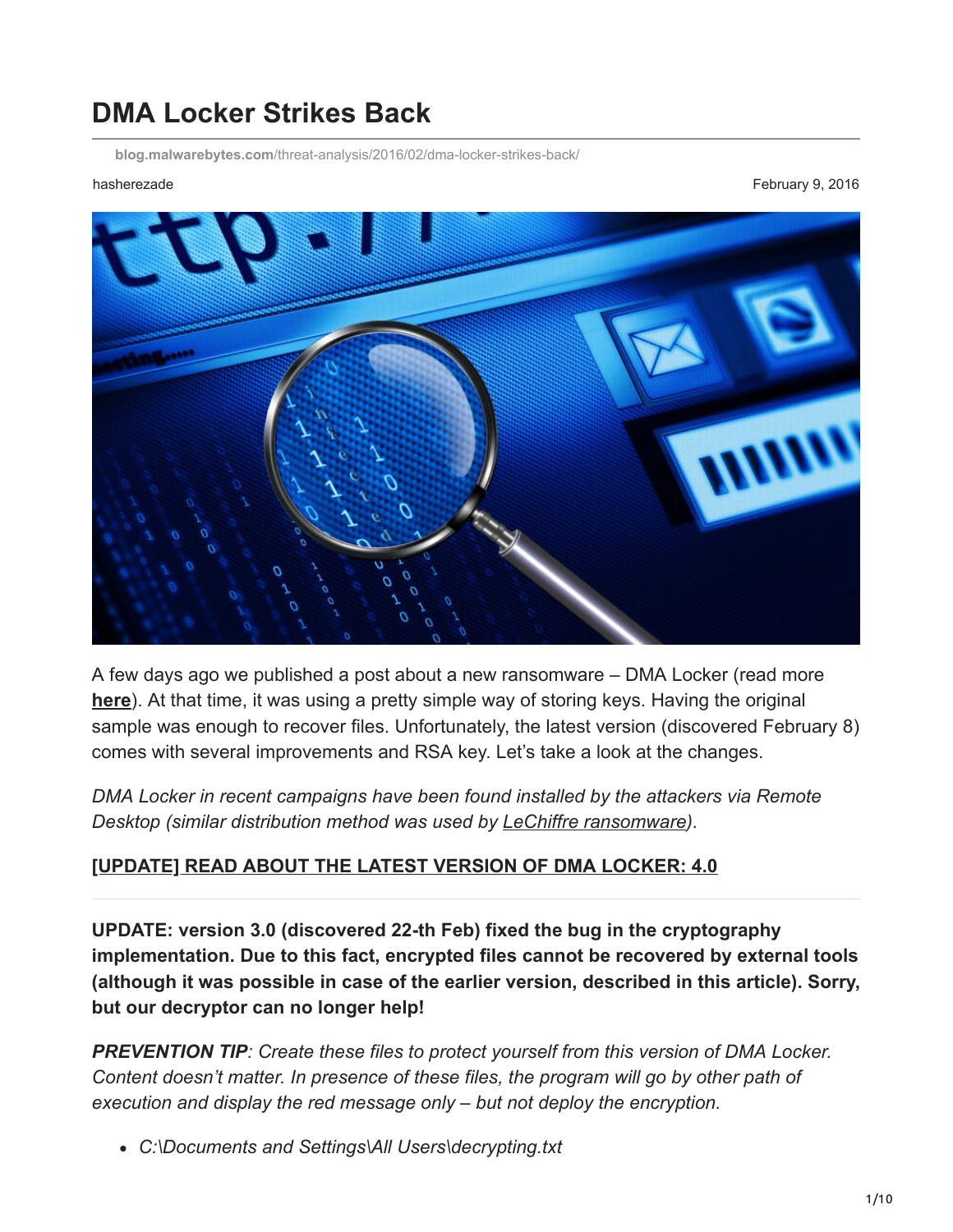- *C:\Documents and Settings\All Users\start.txt*
- *C:\ProgramData\decrypting.txt*
- *C:\ProgramData\start.txt*

*This trick works only as a PREVENTION – once your files are encrypted, it is not going to help. For more info about why it happens, please read this post.*

# **Analyzed sample**

### [28b44669d6e7bc7ede7f5586a938b1cb](https://www.virustotal.com/en/file/b7eeb0746b8e5df88c9937463db3f12a07ed3cf62ff720c6c91b8610080f2d9c/analysis/)

# **Behavioral analysis**

Again we are alerted by a red window – almost identical like before, only the locker image is added:

| DMA Locker                                                                                                                  |                                                                                                                                                                                                                                                                                                                                                                                                                                                                                                                                                                                                                                               |                     |
|-----------------------------------------------------------------------------------------------------------------------------|-----------------------------------------------------------------------------------------------------------------------------------------------------------------------------------------------------------------------------------------------------------------------------------------------------------------------------------------------------------------------------------------------------------------------------------------------------------------------------------------------------------------------------------------------------------------------------------------------------------------------------------------------|---------------------|
|                                                                                                                             | All your personal files are LOCKED!                                                                                                                                                                                                                                                                                                                                                                                                                                                                                                                                                                                                           |                     |
|                                                                                                                             | <b>WHAT'S HAPPENED?</b><br>* All your important files (including hard disks, network disks, flash, USB) are encrypted.<br>* All of files are locked with asymetric algorithm using AES-256 and then RSA-2048 cipher.<br>* You are not possible to unlock your files because all your backups are removed.<br>* Only way to unlock your files is to pay us 1072 GBP in Bitcoin currency (4.0 BTC).<br>After payment we will send you decryption key automatically, which allow you to unlock files.<br>HOW TO PAY US AND UNLOCK YOUR FILES?<br>1. To pay us, you have to use Bitcoin currency. You can easily buy Bitcoins at following sites: |                     |
|                                                                                                                             | * https://www.bitcoin.de/<br>* https://www.kraken.com/<br>* https://www.bitstamp.net/<br>2. If you already have Bitcoins, pay us 4.0 BTC (1072 GBP) on following Bitcoin address:<br>166vHLnGB1pCQGxdBkRiMkHW5WGQDbsw6s<br>3. After payment, necessarily contact with us to get your decryption key:<br>. In mail title write your unique ID:<br>team4004@gmx.com                                                                                                                                                                                                                                                                             |                     |
| * You have 96 hours to pay us!<br>After this time all your files will<br>he lost!<br>* Your decryption key will destroy on: | DMALOCK 43:41:90:35:25:13:61:92<br>4. We will automatically send you decryption key file after bitcoin transfer.<br>When you receive your decryption key file, press "OPEN" button and choose your received<br>decryption key file.<br>Then, press the "UNLOCK FILES" button and it will start unlocking all your files.                                                                                                                                                                                                                                                                                                                      |                     |
| 12/2/2016 16:22                                                                                                             | IF FILES UNLOCKING PROCEDURE IS ALREADY WORKING. YOU CAN EASILY TURN OFF YOUR<br>COMPLITER AND CONTINUE FILES UNLOCKING AFTER NEXT STARTUP. TO CONTINUE HEALING.<br>YOUR FILES, COPY AND PASTE THE SAME DECRYPTION KEY TO THE "DECRYPTION KEY" FIELD<br>AND PRESS "DECRYPT" BUTTON. THE FILES RECOVERING WILL BE CONTINUED!                                                                                                                                                                                                                                                                                                                   |                     |
|                                                                                                                             | <b>DECRYPTION KEY FILE:</b>                                                                                                                                                                                                                                                                                                                                                                                                                                                                                                                                                                                                                   | OPEN                |
|                                                                                                                             | <b>KEY STATUS:</b>                                                                                                                                                                                                                                                                                                                                                                                                                                                                                                                                                                                                                            | <b>UNLOCK FILES</b> |

This time the key necessary to decrypt files must be supplied not as a text, but as RSA key file. Author added also key validation.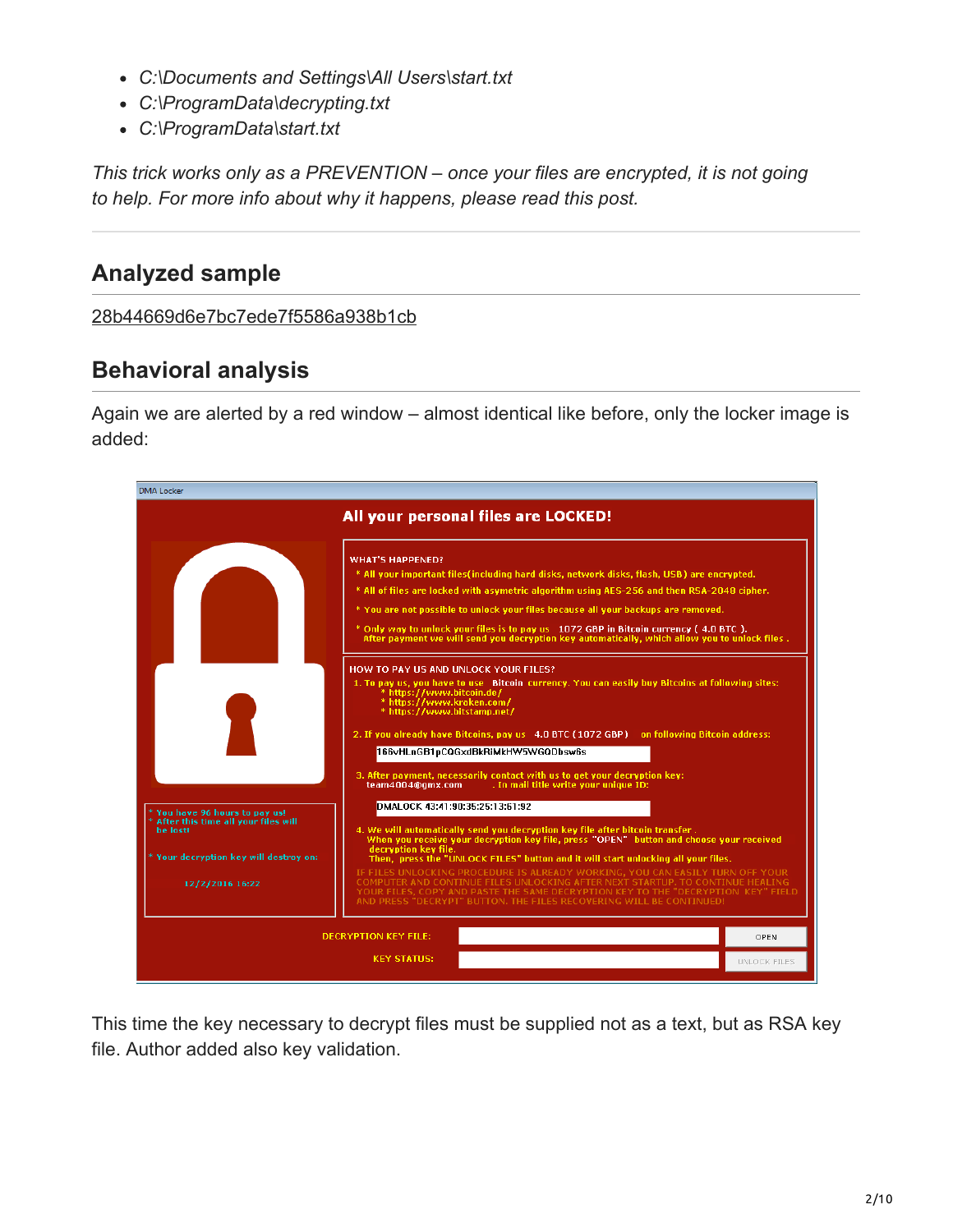| DECRYPTION KEY FILE: | <b>OPEN</b>  |
|----------------------|--------------|
| <b>KEY STATUS:</b>   | UNLOCK FILES |

Similarly, it drops files in **C:\ProgramData\** (or **C:\Documents and Settings\All Users\**). Now, the dropped copy is named **svchosd.exe**.

|        | ▶ Local Disk (C:) ▶ ProgramData ▶       |                                            |                           |                 |
|--------|-----------------------------------------|--------------------------------------------|---------------------------|-----------------|
|        | Include in library $\blacktriangledown$ | Share with $\blacktriangledown$            | New folder                |                 |
| ᇫ<br>I | A<br>Name<br>.                          | Date modified<br><b>CALIFORNIA COMPANY</b> | Type<br><b>CONTRACTOR</b> | Size            |
|        | Templates                               | 2009-07-14 06:53                           | File folder               |                 |
|        | cryptinfo.txt                           | 2016-02-08 20:32                           | <b>Text Document</b>      | $1$ KB          |
|        | date 1.txt                              | 2016-02-08 20:32                           | <b>Text Document</b>      | $1$ KB          |
|        | start.txt                               | 2016-02-08 17:48                           | <b>Text Document</b>      | 0 <sub>KB</sub> |
|        | svchosd.exe                             | 2016-02-08 13:34                           | Application               | 364 KB          |

And created registry keys to autorun the file and to autodisplay ransom note via notepad at system startup.

Encrypted files again have unchanged extensions – they can be only recognized by 8 byte long prefix at the beginning of the content. In the previous edition it was "**ABCXYZ11**", in current it is "**!DMALOCK**":

| 00000000 21 44 4d 41 4c 4f 43 4b ef 02 37 2a b3 56 ff 3c |  |  |  |  |  |  |  |  | $ !$ DMALOCK. $7^*$ V. |
|----------------------------------------------------------|--|--|--|--|--|--|--|--|------------------------|
| 00000010 c1 af b9 d9 f2 5f cf 4b 7f 18 5f 28 c3 1d 41 d9 |  |  |  |  |  |  |  |  |                        |
| 00000020 d3 27 8b 7f 7f 97 ee 38 5a f8 37 ab a6 18 df 3a |  |  |  |  |  |  |  |  | $ \cdot $ 8Z . 7 1     |
| 00000030 2f 53 6a ac 9d 48 02 3f 35 1a 8f fb f3 97 95 01 |  |  |  |  |  |  |  |  | $ /Si$ H. $.25$        |
| 00000040 59 2b c4 2f d9 1f ce 3f c5 7f 1f 35 1b 98 49 e1 |  |  |  |  |  |  |  |  | $ Y_{+}./?51. $        |
| 00000050 f0 ba d1 8e 17 64 8f ad ea 95 f6 ae b7 a1 c2 93 |  |  |  |  |  |  |  |  |                        |
| 00000060 69 c3 32 9c 8c 10 f5 3f 9c bf 3f 8d c1 71 5c a9 |  |  |  |  |  |  |  |  | i.2??q.                |

# **Experiment**

Let's compare how the encrypted files look

From the left we can see visualizations of raw bytes of following files: original, encrypted by previous DMA Locker, encrypted by current DMA Locker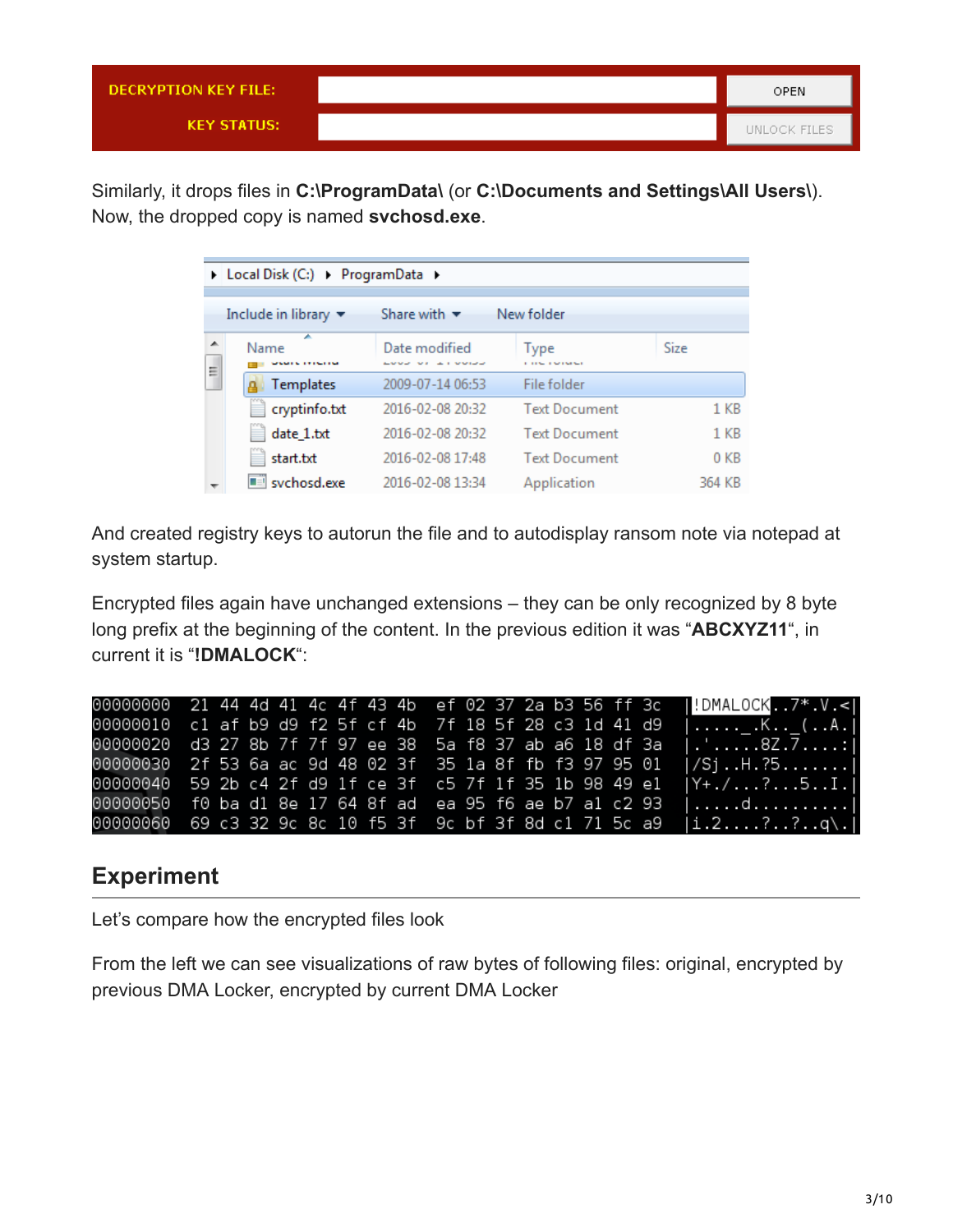

Previous DMA Locker(middle picture) was encrypting files by AES-256 ECB mode, applied on 16 byte long chunks of input. Now (last picture), also repetitive patterns exist – so probably AES-256 ECB mode was used again.

However, pay attention to the strips in the BMP – in a new file they are shifted a bit more. It would suggest that the header is longer than previously. Let's visualize the same files with a different width, to make sure that this impression is right. The header of the file is visualized as a line at the top left corner – it ends where the vertical line starts.



Now it is visible clearly – the header is really longer. Why? To answer this question, code analysis is required – but it can signify, that some additional data have been stored there (it can be for example the AES key, encrypted by RSA).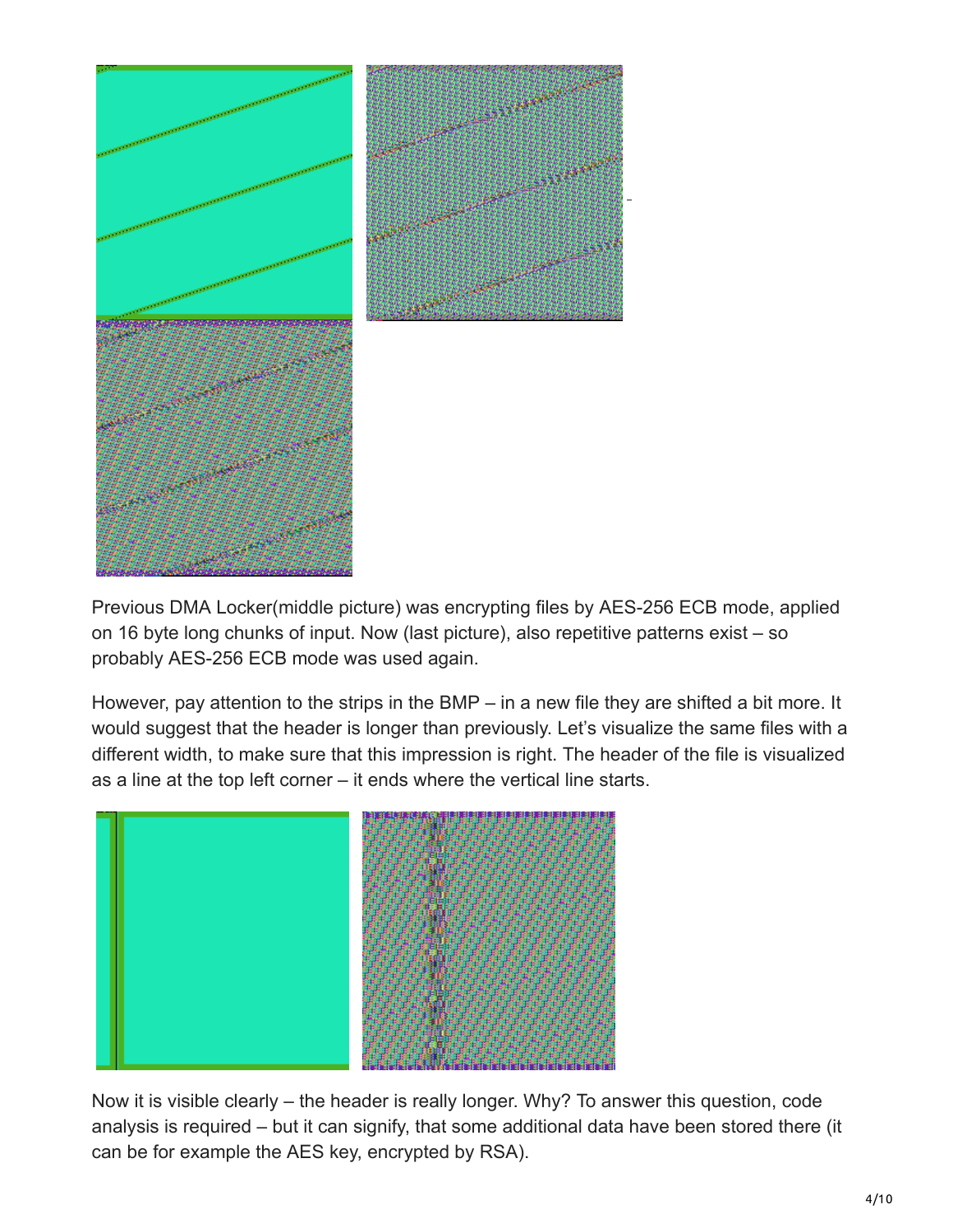## **When does the encryption start?**

At the beginning of execution, (as in the previous version) the malware terminates applications used for backups. Also, adds registry keys for its persistence. Then, execution of the main function may follow 3 alternative paths.

- if system is already infected -> do not deploy encryption, only display the red window with ransom note
- system is not yet infected, malware is not yet installed (current file name is different than the expected one – **svchosd.exe**) -> install the malware in **ProgramData** and then deploy again the dropped file
- system is not yet infected, but malware is installed -> **deploy encryption**, after finishing display the red window with ransom note

The recognition, in which state is the system, is performed basing on the presence of some predefined files. Presence of file **decrypting.txt** informs that system is already infected. File **start.txt** informs that encrypting started (and no need to start it again):



Knowing this fact, we can easily drop those files by our own and fake that our system is infected. It will prevent this version of DMA Locker from attacking our system (it will display the ransom note but not touch our files).

### **How does the encryption work?**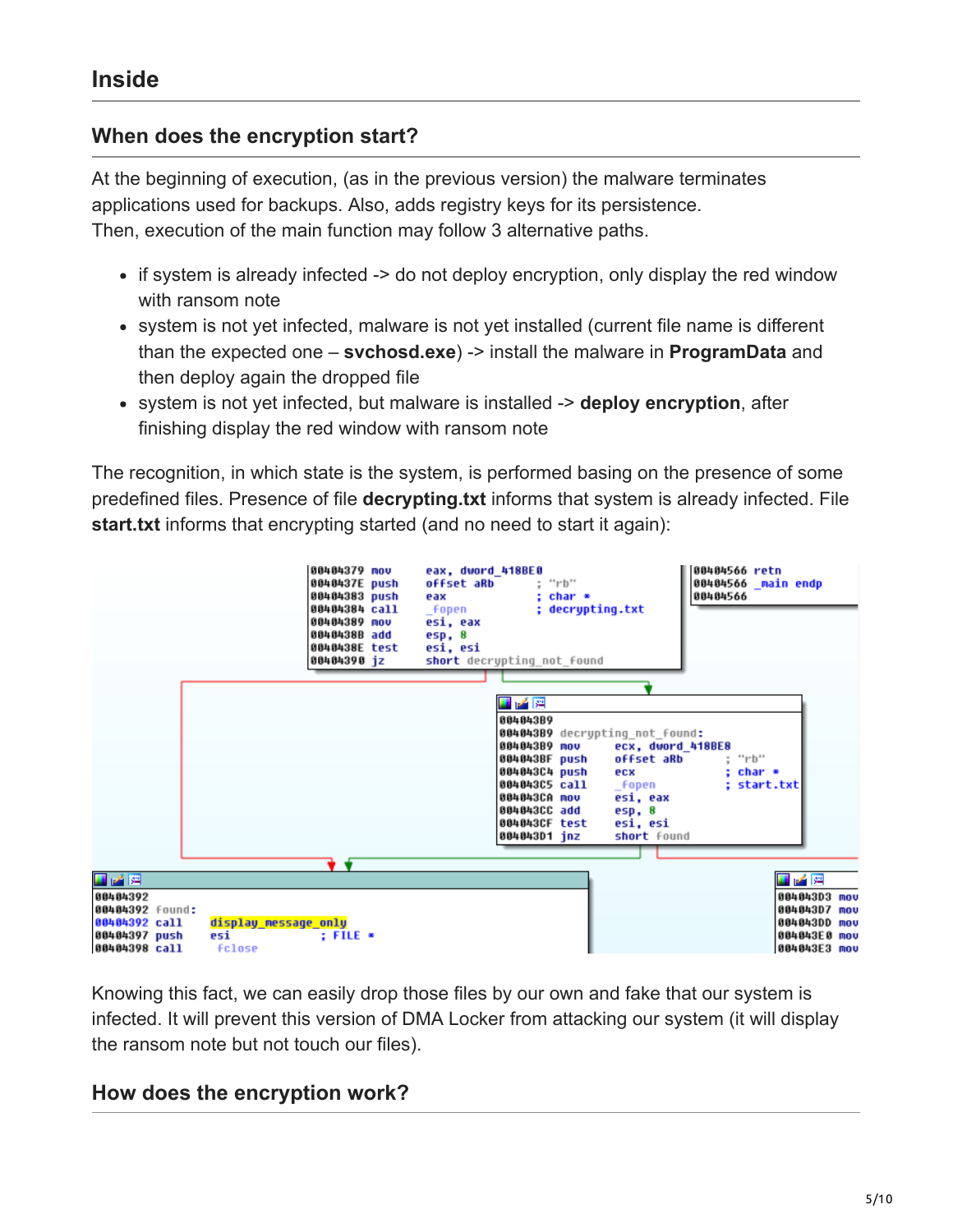This time the author decided to practice what he preached and really used RSA key (previous version supplied to the encrypting function just a text key, read from the end of the original sample).

| UULLTTUL<br>00E244C7<br>00E244C8<br>00E244CD<br>00E244D0<br>00E244D4<br>00E244D6<br>00E244D<br>00E244DC<br>∢<br>Stack address=0014FD84<br>EAX=0014FD88                                                          | $\alpha$<br>$\alpha$<br>٠<br>٠                                                                                                                                                                                                                 | <b>PUSH</b><br>CALL<br>CALL                                                                                                  | PUSH 0x0<br>PUSH EAX                                                                                           | <b>EAX</b><br>ADD ESP, 0xC<br>ADD ESP.0x8                                                                                      |                                                                                                                                     | <u>svunusu.ovczapup</u><br>svchosd.00E258ED<br>LEA EAX DWORD PTR SS:[ESP+0x68]<br>suchosd.00E22820                                                                                                                                               |                                                                                                           |                                                                                                                                       |                                                                                                                                        |                                                                                                                  |                                                                                                                                          |                                                                                                                                  |                                                                                                                |                                                                                                                 | encrypt_logical_drives                                                                                                                                                                                                                                                                                                                                                                                |
|-----------------------------------------------------------------------------------------------------------------------------------------------------------------------------------------------------------------|------------------------------------------------------------------------------------------------------------------------------------------------------------------------------------------------------------------------------------------------|------------------------------------------------------------------------------------------------------------------------------|----------------------------------------------------------------------------------------------------------------|--------------------------------------------------------------------------------------------------------------------------------|-------------------------------------------------------------------------------------------------------------------------------------|--------------------------------------------------------------------------------------------------------------------------------------------------------------------------------------------------------------------------------------------------|-----------------------------------------------------------------------------------------------------------|---------------------------------------------------------------------------------------------------------------------------------------|----------------------------------------------------------------------------------------------------------------------------------------|------------------------------------------------------------------------------------------------------------------|------------------------------------------------------------------------------------------------------------------------------------------|----------------------------------------------------------------------------------------------------------------------------------|----------------------------------------------------------------------------------------------------------------|-----------------------------------------------------------------------------------------------------------------|-------------------------------------------------------------------------------------------------------------------------------------------------------------------------------------------------------------------------------------------------------------------------------------------------------------------------------------------------------------------------------------------------------|
| Address                                                                                                                                                                                                         | Hex.                                                                                                                                                                                                                                           | dump                                                                                                                         |                                                                                                                |                                                                                                                                |                                                                                                                                     |                                                                                                                                                                                                                                                  |                                                                                                           |                                                                                                                                       |                                                                                                                                        |                                                                                                                  |                                                                                                                                          |                                                                                                                                  |                                                                                                                |                                                                                                                 | ASCII                                                                                                                                                                                                                                                                                                                                                                                                 |
| 0014FD84<br>4FD94<br>ØЙ<br>0014FDA4<br>0014FDB4<br>0014FDC4<br>0014FDD4<br>0014FDE4<br>0014FDF4<br>0014FE04<br>0014FE14<br>0014FE24<br>0014FE34<br>14FE44<br>ии<br>0014FE54<br>0014FE64<br>0014FE74<br>0014FE84 | 00<br>1 <sub>H</sub><br>00<br>04<br>DB<br>66<br>DF<br>4C<br><b>DE</b><br>45<br>5F<br><b>B4</b><br>45<br>07<br>E8<br>EF<br>E6<br>00<br>73<br>BA<br>E <sub>2</sub><br>32<br>08<br>19<br>00<br>øø<br>øø<br>øø<br>60<br>69<br>45<br>3C<br>EØ<br>øø | 00<br>00<br>EB<br>85<br><b>A9</b><br>D7<br>46<br>02<br>35<br>СØ<br>F1<br>86<br>00<br>00<br>E <sub>2</sub><br>39<br><b>FD</b> | 00<br>00<br>C1<br>58<br>A1<br>EC<br>68<br>E6<br>D <sub>9</sub><br>80<br>42<br>00<br>00<br>øø<br>00<br>76<br>7F | 06<br>01<br><b>B5</b><br>1A<br>BB<br>A8<br><b>B9</b><br><b>FB</b><br>E8<br>3D<br>70<br>38<br>00<br>зc<br>BA<br>00<br><b>B4</b> | 02<br>00<br>4A<br>F <sub>4</sub><br>B7<br>39<br>73<br>45<br>DB<br>01<br><b>FE</b><br>19<br>EØ<br><b>FE</b><br>8A<br>EØ<br><b>CA</b> | 00<br>-00<br>00<br>01<br>98<br>FC.<br>8A<br>78<br>23<br>83<br>91<br>15<br>3E<br>6B<br>СØ<br>D <sub>8</sub><br>F7<br>37<br>8E<br>31<br>14<br>00<br>86<br>00<br><b>FD</b><br>7F<br>00<br>14<br>06<br>42<br><b>FD</b><br>7F<br>1 <sup>C</sup><br>77 | 00<br>2F<br>76<br>98<br>71<br>89<br>16<br>6E<br>FF<br>00<br>5A<br>BA<br><b>50</b><br>09<br>00<br>BC<br>00 | A4<br><b>DD</b><br>3В<br>EB<br>9A<br>24<br>63<br><b>A7</b><br>8F<br><b>FE</b><br>5E<br>31<br><b>FE</b><br><b>A6</b><br>00<br>FE<br>00 | 00<br>6F<br>66<br>DF<br>FB<br>B <sub>8</sub><br>24<br>90<br>96<br>14<br>E <sub>2</sub><br>F <sub>1</sub><br>14<br>FF<br>00<br>14<br>00 | 00<br>FB.<br>12<br>85<br>F <sub>5</sub><br>7D<br>C9<br>ØB.<br>91<br>00<br>00<br>42<br>00<br>3E<br>00<br>00<br>øø | 52.<br>F6<br>B <sub>2</sub><br>B <sub>3</sub><br>D <sub>8</sub><br>EC<br>70<br>76<br>ØD<br>62<br>01<br>00<br>00<br>AC.<br>7С<br>F5<br>00 | 53.<br><b>AE</b><br>02<br>36<br>63<br>A3<br><b>B4</b><br>DØ.<br>4A<br>61<br>00<br>00<br>00<br><b>FE</b><br><b>FE</b><br>37<br>øø | 41<br>6E<br>07<br>1F<br>2A<br>FA<br>6B<br>C5<br>36<br>E <sub>2</sub><br>00<br>00<br>øø<br>14<br>14<br>50<br>øø | 31<br>C1<br>7E<br>01<br>EF<br>5A<br>74<br>B <sub>1</sub><br>71<br>00<br>00<br>00<br>00<br>-00<br>00<br>77<br>00 | + <del>1</del> 8ARSA1<br>.♦0.0.⁄Toũ÷«n∸<br>f■U+AJRsv; f # 9·<br><b>▀</b> Ĺ₫[+~ŏxśû▀₫ 6∀8<br>ôEe în Ē#āgüű\$ĕc#r<br>_HIQE9LSe\$S}QQ'Z<br>E-Fhils>k=c\$rpHkt<br>1 <b>Ŕ@SűEĕŀnžŁ∂vā<del>H</del>▒</b><br>.§54R∎,7 ClC.J6q<br>∥s <sup>i</sup> C=01A.•¶.baō.<br>02″Bp•¶.Z^0.0<br><b>⊡</b> ∔d.8∔d.∥1″B<br>.ŐřΔ\∎¶.<br><≡୩2 >c≡୩.<br><b>1a.sētB</b><br>.¦∎Պ.<br>E<9∪.0¥cº = ¶.87Pw<br>. 0 ř 어 <sup>쓰</sup> ㄴw |

In contrast to the previous edition, where one AES key was used for all the files, here a new random key is generated per every file.

As you can see – in example below the randomly generated key was **MRNW9KSC5JRCeT4uJVmI2AOS7JUjPQc6**

| MRNW9KSC5JRCeT4u                   |
|------------------------------------|
| tŸ <b>*.0.</b> 8-pš <b>*.+</b>     |
| JUmI2AOS7JUjPQc6<br>÷vnn*.Tn*.^¦@w |

Then, the key is used in the same way like the previous one – to encrypt 16 byte long chunk with AES ECB mode.

Below – buffer before encryption (fragment of the input is selected on the hex dump – it is a header of a PNG file):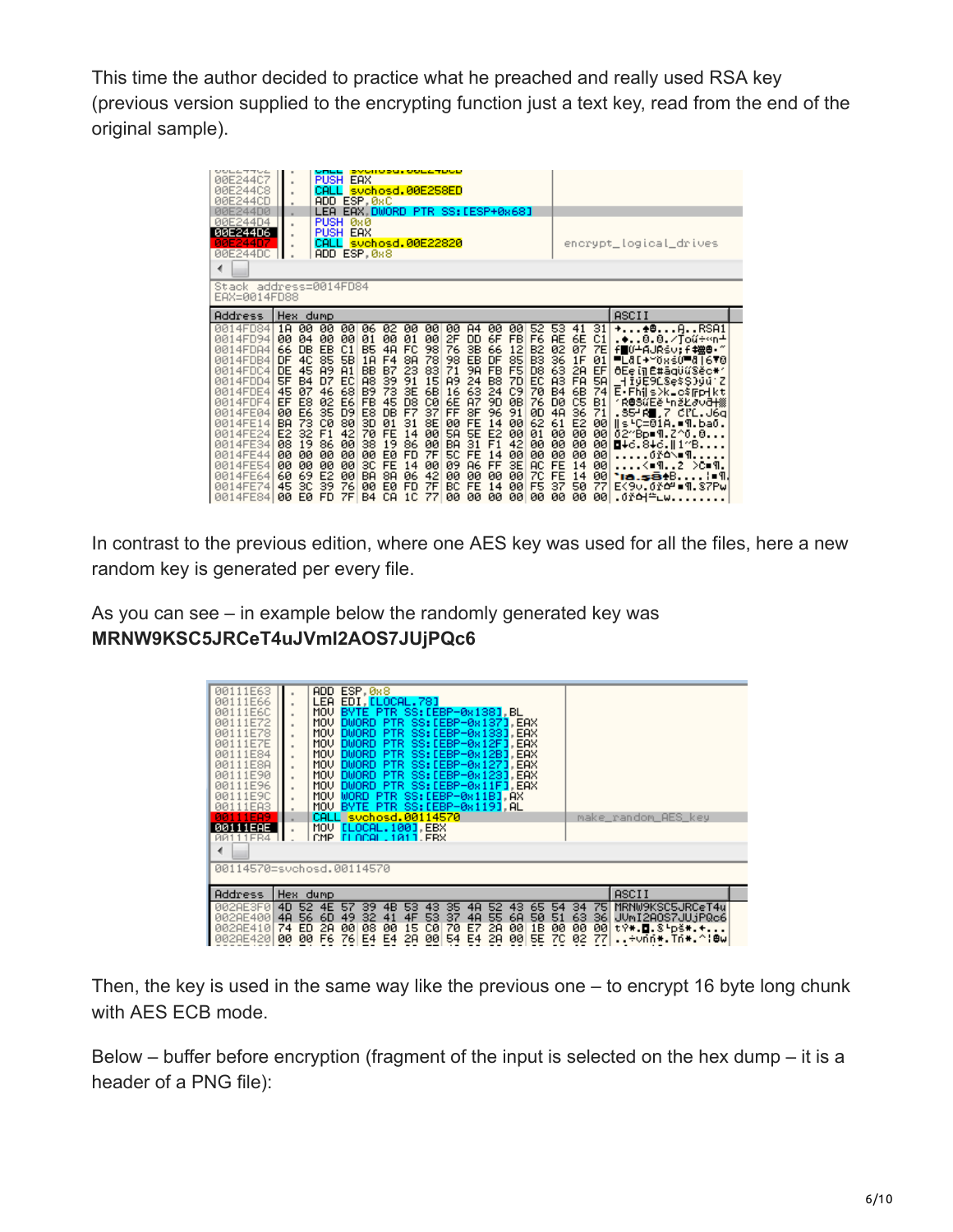| 001119F0<br>1119F4<br>ЙЙ<br>119FB<br>00111800<br>111802<br>ЙЙ<br>111A03<br>11007<br>11800<br>111A0F<br>11813<br>111818<br>ЙЙ<br>∢ | $\,$                                                      |                                                                 | LEA<br>ADD.<br>LEA<br>MOV                    | <b>PUSH EAX</b>                                                   | ECX.DWORD<br>MOV DWORD PTR SS:[ESP+0x80] EDX<br>CALL svchosd.001113B0<br>MOU EAX.ECX<br>LEA ESI DWORD PTR SS:[ESP+0x78]<br>svchosd.001114D0<br>ESP, 0x4<br>EAX, DWORD PTR SS: [ESP+0x30]<br>ECX. 0x20<br>SHORT svchosd.00111A20 |                                                            |                                                           |                                                     | PTR SS:[ESP+0x10]                                            |                                                           |                                                                       |                                                           |                                                               |                                                                  |                                                                 | init                                                       | $P = 0177F7F9$<br>$-$ encrypt_chunk                                                                                                                                                   |  |
|-----------------------------------------------------------------------------------------------------------------------------------|-----------------------------------------------------------|-----------------------------------------------------------------|----------------------------------------------|-------------------------------------------------------------------|---------------------------------------------------------------------------------------------------------------------------------------------------------------------------------------------------------------------------------|------------------------------------------------------------|-----------------------------------------------------------|-----------------------------------------------------|--------------------------------------------------------------|-----------------------------------------------------------|-----------------------------------------------------------------------|-----------------------------------------------------------|---------------------------------------------------------------|------------------------------------------------------------------|-----------------------------------------------------------------|------------------------------------------------------------|---------------------------------------------------------------------------------------------------------------------------------------------------------------------------------------|--|
| ECX=0177F798<br>EAX=0177F7F9                                                                                                      |                                                           |                                                                 |                                              |                                                                   |                                                                                                                                                                                                                                 |                                                            |                                                           |                                                     |                                                              |                                                           |                                                                       |                                                           |                                                               |                                                                  |                                                                 |                                                            |                                                                                                                                                                                       |  |
| Address                                                                                                                           | Hex.                                                      |                                                                 | dump                                         |                                                                   |                                                                                                                                                                                                                                 |                                                            |                                                           |                                                     |                                                              |                                                           |                                                                       |                                                           |                                                               |                                                                  |                                                                 |                                                            | ASCII                                                                                                                                                                                 |  |
| 77F7A8<br>Й1<br>77F7B8<br>7F7C8<br>7F7D8<br>7F7E8<br>7F7F8<br>77F808<br>01<br>7F818<br>828<br>01<br>77E000 <b>1</b>               | øø<br>4D<br>4A<br>7A<br>29<br>øø<br>49<br>58<br>ЙC<br>GG. | 00<br>52<br>56<br>B <sub>9</sub><br>61<br>øø<br>48<br>4E<br>GG. | 00<br>4E<br>6D<br>DØ<br>4F<br>øø<br>44<br>60 | øø<br>57<br>49<br>38<br>2D<br>øø<br>52<br>øø<br>74<br>laa laal aa | øø<br>39<br>32<br>88<br>46<br>89<br>E9<br><b>5C</b><br>øø                                                                                                                                                                       | 00.<br>4B<br>41<br>10<br>DF<br>50<br>8E<br>F8<br>ЙЙ<br>GG. | 00<br>53<br>4F<br>90<br>75<br>4F<br>73<br>77<br>ЙЙ<br>GG. | 00.<br>43<br>53<br>3E<br>13<br>47<br>49<br>01<br>ЙЙ | øø<br>35<br>37<br>31<br>12<br>ØD<br>1C<br>F5<br>ЙЙ<br>aal aa | øø<br>4A<br>4A<br>85<br>cс<br>ØЯ<br>F8<br>37<br>ЙЙ<br>GG. | 00<br>52<br>55<br>29<br>49<br>1 <sub>H</sub><br>77<br>øз<br>ЙЙ<br>GG. | øø<br>43<br>6A<br>1B<br>8D<br>ØA<br>01<br>77<br>øø<br>GG. | 00<br>65<br>50<br>E5<br>DA<br>00<br>45<br>58<br>58<br>$\circ$ | 00<br>54<br>51<br><b>5D</b><br>80<br>øø<br>зс<br>4E<br>4Ε<br>EO. | 00<br>34<br>63<br><b>BØ</b><br>25<br>00<br>17<br>60<br>60<br>77 | 00<br>75<br>36<br>13<br>2E<br>ØD<br>77<br>00<br>00<br>G1 I | MRNW9KSC5JRCeT4u<br>JUmI2AOS7JU.jPQc6<br>zi  88≵ ) £>10) +ň 1∭‼<br>)aO-F™u‼‡iFI2 rC%.<br>ëPNG+<br>IHDRUÄsI∟°w0E<≱w<br>XN'.\IW087#wx<br>.xm.<br>$. \forall \forall t \ldots$<br>(0, 0) |  |

The same chunk encrypted (result in bytes -> "55 0F 94 4C B0 98 81 DB F4 57 8A 98 92 2C 09 14")

| 001119F0<br>001119F4<br>1119FB<br>00111800<br>00111A02<br>00111A03<br>111807 |                       |             | LEA ECX,DWORD PTR SS:[ESP+0x10]<br>MOV DWORD PTR SS: [ESP+0x80], EDX<br>CALL suchosd.001113B0<br>MOV EAX.ECX<br>PUSH EAX<br>LEA ESI DWORD PTR SS:[ESP+0x78]<br>CALL svchosd.001114D0 |                        |                    |              |                 |                                |                    |                             |             |           |            |                                 | init | $P = 0177F7FC$<br>Lencrypt_chunk             |  |
|------------------------------------------------------------------------------|-----------------------|-------------|--------------------------------------------------------------------------------------------------------------------------------------------------------------------------------------|------------------------|--------------------|--------------|-----------------|--------------------------------|--------------------|-----------------------------|-------------|-----------|------------|---------------------------------|------|----------------------------------------------|--|
| 00111A0C                                                                     |                       |             | ADD ESP, 0x4                                                                                                                                                                         |                        |                    |              |                 |                                |                    |                             |             |           |            |                                 |      |                                              |  |
| 00111A0F                                                                     |                       |             | LEA EAX DWORD PTR SS:[ESP+0x30]                                                                                                                                                      |                        |                    |              |                 |                                |                    |                             |             |           |            |                                 |      |                                              |  |
| 111813                                                                       |                       | MOV.        |                                                                                                                                                                                      | ECX, 0x20              |                    |              |                 |                                |                    |                             |             |           |            |                                 |      |                                              |  |
| 111A18                                                                       | $\cdot$               | <b>JMP</b>  |                                                                                                                                                                                      | SHORT suchosd.00111A20 |                    |              |                 |                                |                    |                             |             |           |            |                                 |      |                                              |  |
|                                                                              |                       |             |                                                                                                                                                                                      |                        |                    |              |                 |                                |                    |                             |             |           |            |                                 |      |                                              |  |
| ∢                                                                            |                       |             |                                                                                                                                                                                      |                        |                    |              |                 |                                |                    |                             |             |           |            |                                 |      |                                              |  |
| ESP=0177F784                                                                 |                       |             |                                                                                                                                                                                      |                        |                    |              |                 |                                |                    |                             |             |           |            |                                 |      |                                              |  |
|                                                                              |                       |             |                                                                                                                                                                                      |                        |                    |              |                 |                                |                    |                             |             |           |            |                                 |      |                                              |  |
| Address                                                                      | Hex dump              |             |                                                                                                                                                                                      |                        |                    |              |                 |                                |                    |                             |             |           |            |                                 |      | ASCII                                        |  |
|                                                                              |                       |             |                                                                                                                                                                                      |                        |                    |              |                 |                                |                    |                             |             |           |            |                                 |      |                                              |  |
| 77F7A8<br>7F7B8                                                              | 29.<br>61<br>4D<br>52 | 4F<br>4E 57 | 2D                                                                                                                                                                                   | 46                     | <b>DF</b><br>4B 53 | 75           | 13              | 12                             | CC.                | 49.<br>52                   | 8D          | DA.       |            | 80 25                           |      | 2E Da0-F u !! #iFI2 rCX.<br>MRNW9KSC5JRCeT4u |  |
| 77F7C8                                                                       | 4A<br>56              | 6D          | 49                                                                                                                                                                                   | 39.<br>32              | 41                 |              | 43 <sub>1</sub> | 35                             | 4A                 |                             | 43          | 65        |            | 54 34 75                        |      | JUmI2A0S7JU.jPQc6                            |  |
| 7F7D8                                                                        | 7A                    |             | 38                                                                                                                                                                                   | 88 10                  |                    | 4F<br>90     | 53<br>3E 31     | 37                             | 4A<br>85           | $\frac{55}{29}$             |             |           |            |                                 |      | zil 88 kbE>18) +ñ 139!                       |  |
|                                                                              |                       | B9 D0       |                                                                                                                                                                                      |                        |                    |              |                 |                                |                    |                             |             |           |            |                                 |      |                                              |  |
| 77F7E8<br>01                                                                 | 29<br>61              | 4F          | 2D                                                                                                                                                                                   | 46                     | DF<br>ØF           | 75<br>94     | 13<br>4C        | $12 \overline{ }$<br><b>BØ</b> | cc<br>98           | 49                          |             |           |            |                                 |      | )aO-F™u‼‡iFI2 rCZ.                           |  |
| 77F7F8                                                                       | 00<br>00              | 00          | 00                                                                                                                                                                                   | 55                     |                    |              |                 |                                |                    | 81                          |             |           |            |                                 |      | U※öL※šü∎~Wŏś                                 |  |
| 77F808 92                                                                    |                       | 2C 09       | 14                                                                                                                                                                                   | E9                     | 8E                 | 73           | 49              | 1C                             | F8                 | 77                          | 01          | 45        | зс         | 17                              | 77   | f,.¶OAsI∟°w0E<≱w                             |  |
| 0177F818                                                                     | 58<br>4E              | 60          | øø                                                                                                                                                                                   | <b>50</b>              | F <sub>8</sub>     | 77           | 01              | F5                             | 37                 | øз                          | 77          | 58        |            | 4E 60                           | -001 | XN'.\IW087WxX                                |  |
| 0177F828                                                                     | øc<br>F4<br>--        | 50<br>      | 74<br>can l                                                                                                                                                                          | 00<br>CO.              | 00<br><b>COLLA</b> | 00<br>$\sim$ | 00              | 00<br>ool ool                  | 00<br><b>COLLA</b> | 00<br>company of the second | 00<br>CON L | 58<br>on. | 4E<br>$-1$ | -60<br>$\overline{\phantom{a}}$ | -00  | . <sup>-</sup> \tXN' .                       |  |

After use, the random AES key is RSA encrypted: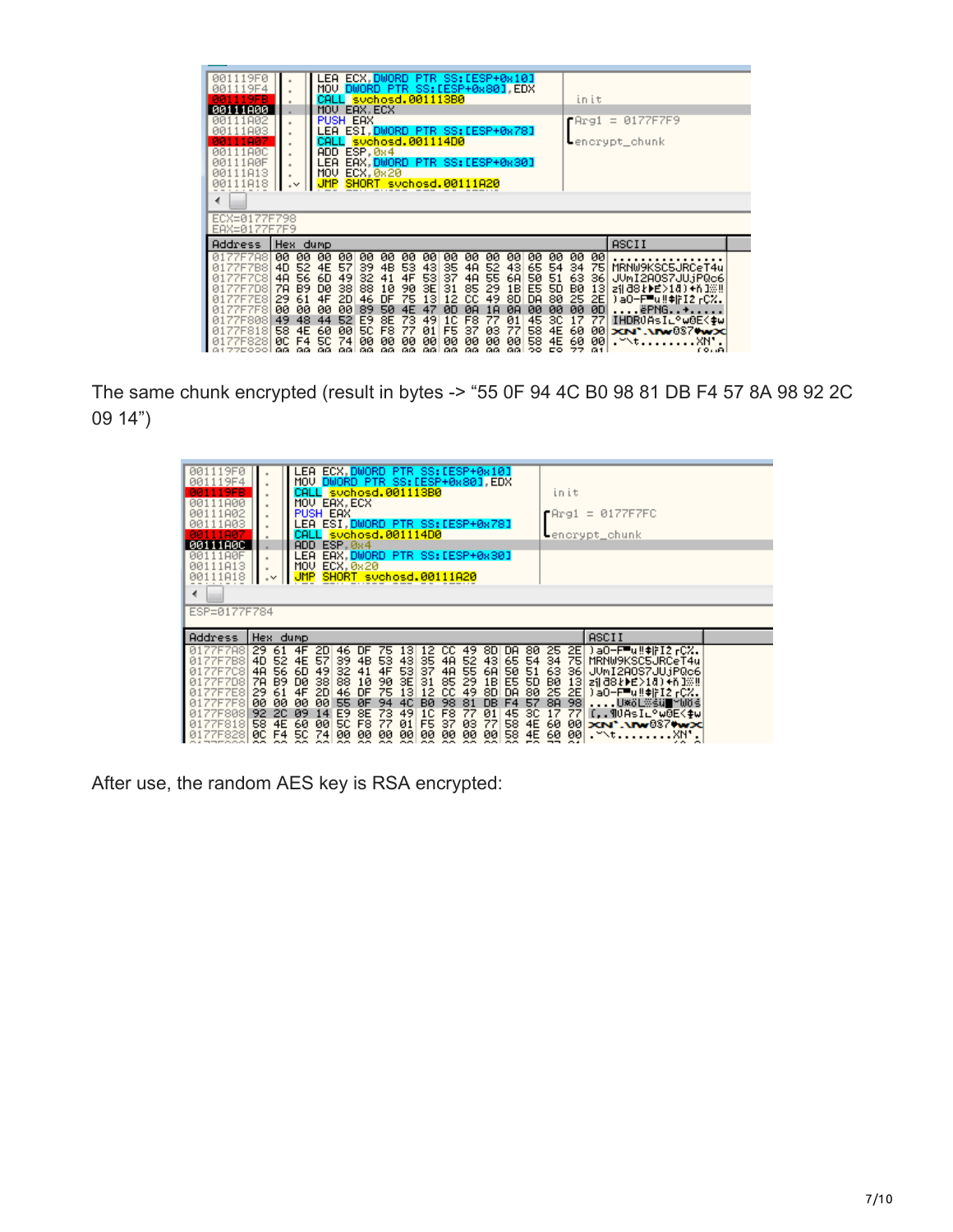| 00112035<br>0011203A<br>0011203D<br>00112040                                                                                                                         | CALL svchosd.001187C0<br>MOU ECX LARG.2]<br>ADD ESP, 0xC<br>LEA EDX [LOCAL.100]                                                                                                                                                                                                                                                                                                                                                                                                                                                                                                                                                                                                                                                                                                                                                                                                                                                                                                                                                                                                                                                                                                                                                                                                                                                                                                                                  | RSA_key                                                                                                                                                                                                                                                                                                                                                                                                                                                                              |
|----------------------------------------------------------------------------------------------------------------------------------------------------------------------|------------------------------------------------------------------------------------------------------------------------------------------------------------------------------------------------------------------------------------------------------------------------------------------------------------------------------------------------------------------------------------------------------------------------------------------------------------------------------------------------------------------------------------------------------------------------------------------------------------------------------------------------------------------------------------------------------------------------------------------------------------------------------------------------------------------------------------------------------------------------------------------------------------------------------------------------------------------------------------------------------------------------------------------------------------------------------------------------------------------------------------------------------------------------------------------------------------------------------------------------------------------------------------------------------------------------------------------------------------------------------------------------------------------|--------------------------------------------------------------------------------------------------------------------------------------------------------------------------------------------------------------------------------------------------------------------------------------------------------------------------------------------------------------------------------------------------------------------------------------------------------------------------------------|
| 00112046<br>00112047<br>00112048<br>0011204E                                                                                                                         | PUSH EDX<br>PUSH EDI<br>LEA EAX <mark>[LOCAL.78]</mark><br><b>PUSH EAX</b>                                                                                                                                                                                                                                                                                                                                                                                                                                                                                                                                                                                                                                                                                                                                                                                                                                                                                                                                                                                                                                                                                                                                                                                                                                                                                                                                       | buffer<br>generated_key                                                                                                                                                                                                                                                                                                                                                                                                                                                              |
| 0011204F<br>00112050<br>00112058<br>0011205F<br>∢                                                                                                                    | <b>PUSH ECX</b><br>٠<br>MOV [LOCAL.100] 0x0<br>$\blacksquare$<br>CALL suchosd.001145E0<br><b>PUSH EBX</b>                                                                                                                                                                                                                                                                                                                                                                                                                                                                                                                                                                                                                                                                                                                                                                                                                                                                                                                                                                                                                                                                                                                                                                                                                                                                                                        | encrypt_key_with_RSA<br>svchosd.00126320                                                                                                                                                                                                                                                                                                                                                                                                                                             |
| ECX=002AF9D8                                                                                                                                                         | Stack SS: [002AE534]=002AF9D8                                                                                                                                                                                                                                                                                                                                                                                                                                                                                                                                                                                                                                                                                                                                                                                                                                                                                                                                                                                                                                                                                                                                                                                                                                                                                                                                                                                    |                                                                                                                                                                                                                                                                                                                                                                                                                                                                                      |
| Address                                                                                                                                                              | Hex<br>dump                                                                                                                                                                                                                                                                                                                                                                                                                                                                                                                                                                                                                                                                                                                                                                                                                                                                                                                                                                                                                                                                                                                                                                                                                                                                                                                                                                                                      | ASCII                                                                                                                                                                                                                                                                                                                                                                                                                                                                                |
| 002AF9D8<br>002AF9E8<br>002AF9F8<br>002AFA08<br>002AFA18<br>002AFA28<br>002AFA38<br>002AFA48<br>002AFA58<br>002AFA68<br>002AFA78<br>002AFA88<br>002AFA98<br>002AFAA8 | 06 02 00<br>00<br>00<br>53<br>$\frac{31}{C1}$<br>04<br>A4<br>øø<br>00<br>52<br>41<br>00<br>00<br>2F<br>6F<br>6E<br>66<br>01<br>00<br>01<br>DD.<br><b>FB</b><br>F6 AE<br>DB.<br>98<br>76<br><b>B5</b><br>4A<br>FC<br>3B<br>66<br>7E<br>4C<br>12<br>02<br>07<br>DF<br><b>B2</b><br>78<br>8A<br>98<br>EB<br>DF<br>85<br>36<br>DE<br>45<br>F <sub>4</sub><br>B3<br>1F<br>01<br>1 <sub>H</sub><br>23<br>71<br>FB<br>83<br>9A<br>F5<br>D <sub>8</sub><br>63<br>2A<br>EF<br>5F<br><b>B4</b><br><b>BB</b><br>B7<br>5A<br>39<br>91<br>24<br>EC<br>A <sub>3</sub><br>07<br><b>A8</b><br>15<br>89<br>B8<br>FA<br>45<br>7D<br>E8<br>73<br>3E<br>6B<br>63<br>24<br>C9<br>74<br>EF<br><b>B9</b><br><b>B4</b><br>6B<br>16<br>70<br>E6<br>CØ.<br><b>A7</b><br>90<br>ØB<br>C5<br>00<br>FB.<br>45<br>D8<br>6E<br>76<br>DØ<br>B <sub>1</sub><br>73<br>F7<br>37<br>FF<br>8F<br>96<br>4A<br>71<br><b>BA</b><br>E8<br><b>DB</b><br>91<br>ØD<br>36<br><b>B4</b><br>FA<br>01<br>31<br>8E<br>00<br>00<br>2A<br>05<br>80<br>3D<br>11<br>84<br>00<br>00<br>5E<br>00<br>C4<br><b>FA</b><br>2A<br>5A<br>00<br>90<br><b>B4</b><br>11<br>11<br>00<br>01<br>00<br>83<br>2E<br>60<br>00<br>38<br>60<br>B9<br>48<br>00<br>00<br>08<br>19<br>19<br><b>FD</b><br>7F<br>00<br>00<br>00<br>60<br>BØ<br>FA<br>2A<br>00<br>00<br>00<br>øø<br>00<br>FA<br>59<br><b>FB</b><br>90<br>8F<br><b>CC</b><br>øø<br>00<br>00<br>00<br>2A<br>00<br><b>AØ</b><br>00 | -00<br>00<br>$+00$ RSA1. $+$<br>0.0./Jou+4n+f10+<br>EB<br>C1<br>85<br>AJRśv;f‡æ@∙~⊞L&D<br>5B <br><b>A9</b><br>A1<br>→~ŏxśO⊞đ 6∀0ôEei<br>D7<br>EC <br>nE#āqüűSĕc*′_iiy<br>E9LSesS)yu ZE Fh<br>46<br>68<br>02<br>E6 <br>is>k_c\$mpHkt1R@S<br>35<br>D <sub>9</sub><br>GEě -nžŁava+ 85-<br>СØ<br>80<br>R∎,7 ClC.J6q∥s≒C<br>2E<br>48<br>=01A.44.ä *.4C.H<br>00<br>$E = 4.74.8$<br>001<br>00<br>00<br>$\mathbf{F}$ . 8+ . af . H<br>00<br>00<br><b>Y</b> Yunda<br>2A<br>E #.CYā⊩.ű#.<br>00 |

and then, appended to the beginning of the AES encrypted file (just after the "!DMALOCK" signature):

| 0040202B push 1024   |                                     | ; size t                                      |
|----------------------|-------------------------------------|-----------------------------------------------|
|                      | 00402030 mov edi, eax               |                                               |
| 00402032 push        | G                                   | ; int                                         |
| 00402034 push edi    |                                     | $: void *$                                    |
| 00402035 call memset |                                     |                                               |
| 0040203A mov         | ecx, [ebp+RSA_key]                  |                                               |
| 0040203D add         | esp, OCh                            |                                               |
| 00402040 lea         | edx, [ebp+var_190]                  |                                               |
|                      | 00402046 push edx                   | ; int                                         |
| 00402047 push edi    |                                     | $: void *$                                    |
|                      |                                     | 00402048 lea     eax, [ebp+generated_AES_key] |
| 0040204E push        | eax                                 | ; int                                         |
| 0040204F push        | <b>PCX</b>                          | ; int                                         |
| 00402050 mov         | [ebp+var_190], 0                    |                                               |
| 0040205A call        | encrypt_key_with_RSA                |                                               |
| 0040205F push        | ebx                                 | ; FILE $*$                                    |
| 00402060 push        | 8                                   | ; size t                                      |
| 00402062 push        | 1                                   | ; size_t                                      |
|                      |                                     | 00402064 push offset aDmalock ; "!DMALOCK"    |
| 00402069 call        | <b>Furite</b>                       | ; write 'magic' prefix                        |
|                      | 0040206E mov     edx, [ebp+var_190] |                                               |
| 00402074 push        | ebx                                 | $;$ FILE $*$                                  |
| 00402075 push edx    |                                     | ; size t                                      |
| 00402076 push        | 1                                   | ; size_t                                      |
| 00402078 push edi    |                                     | $\cdot$ ; void $\ast$                         |
| 00402079 call        | fwrite                              | ; write encrypted AES key                     |
|                      |                                     |                                               |

We can see that now the AES encrypted content starts with offset 0x88 (compare the selected part with the above example showing AES encryption result):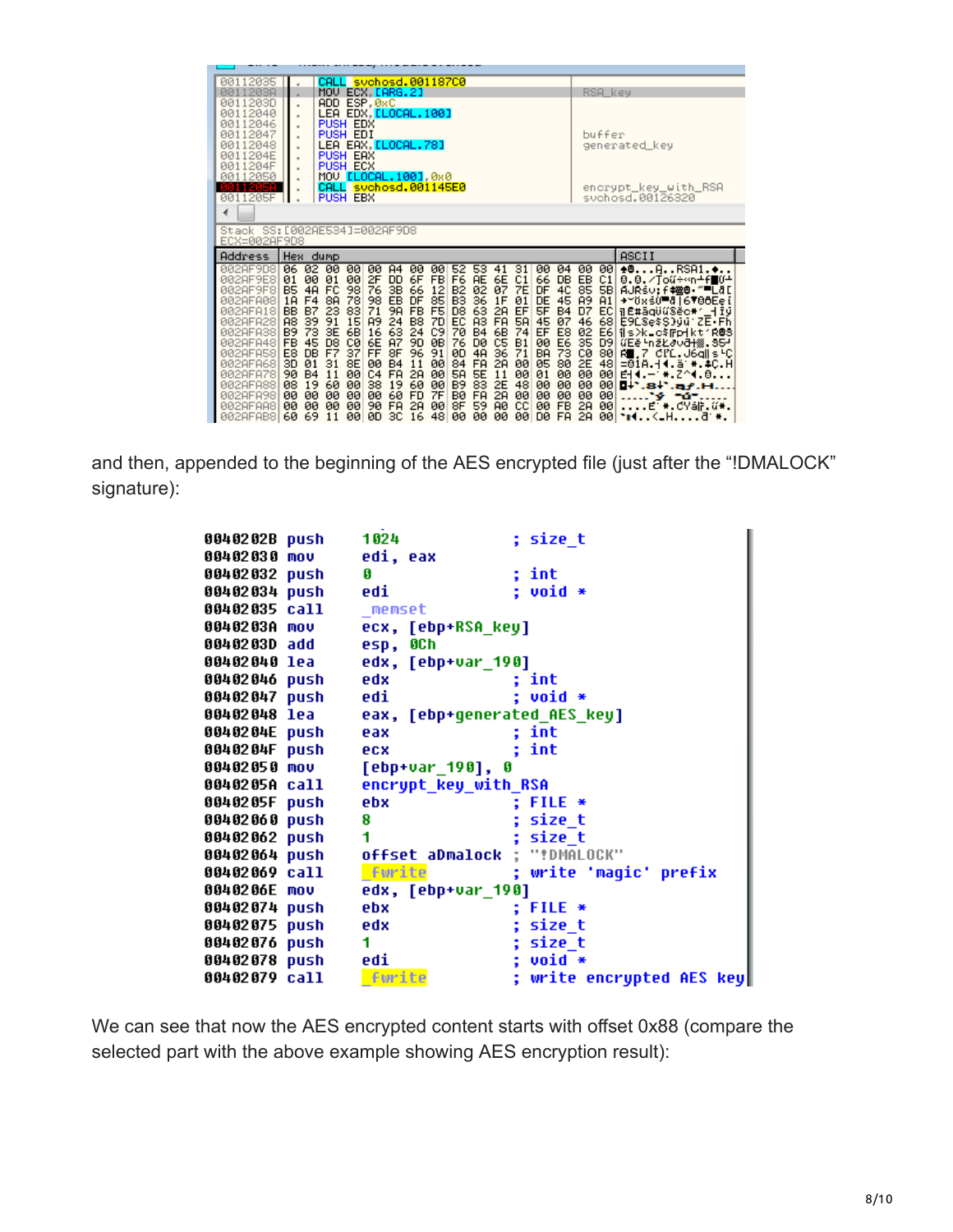|      | XVI32 - square.png<br>$\Box$ 0 $\mathbf{X}$                                                                                                    |                                                                                    |  |  |  |  |                                                                                    |  |  |  |  |  |  |  |  |  |                                                                                                                                               |         |                                                                                                                                                                                                         |                               |  |     |     |                                 |   |     |                                                                                                                                                                                                                                                                                                                                                                                                                                                                                                                                                |         |  |  |
|------|------------------------------------------------------------------------------------------------------------------------------------------------|------------------------------------------------------------------------------------|--|--|--|--|------------------------------------------------------------------------------------|--|--|--|--|--|--|--|--|--|-----------------------------------------------------------------------------------------------------------------------------------------------|---------|---------------------------------------------------------------------------------------------------------------------------------------------------------------------------------------------------------|-------------------------------|--|-----|-----|---------------------------------|---|-----|------------------------------------------------------------------------------------------------------------------------------------------------------------------------------------------------------------------------------------------------------------------------------------------------------------------------------------------------------------------------------------------------------------------------------------------------------------------------------------------------------------------------------------------------|---------|--|--|
| File | Address Bookmarks<br>Tools XVIscript<br>Edit<br>Help<br>- Search                                                                               |                                                                                    |  |  |  |  |                                                                                    |  |  |  |  |  |  |  |  |  |                                                                                                                                               |         |                                                                                                                                                                                                         |                               |  |     |     |                                 |   |     |                                                                                                                                                                                                                                                                                                                                                                                                                                                                                                                                                |         |  |  |
|      | 电磨人中度<br>∦ ≹?<br>$E \subseteq \mathbb{Z} \times \mathbb{R}$<br>$21  44  4D  41  4C  4F  43  4B  D1  69  A2  4A  40  E2  1D  14  CF$<br>! DMALO |                                                                                    |  |  |  |  |                                                                                    |  |  |  |  |  |  |  |  |  |                                                                                                                                               |         |                                                                                                                                                                                                         |                               |  |     |     |                                 |   |     |                                                                                                                                                                                                                                                                                                                                                                                                                                                                                                                                                |         |  |  |
|      | $\Omega$                                                                                                                                       |                                                                                    |  |  |  |  |                                                                                    |  |  |  |  |  |  |  |  |  |                                                                                                                                               |         |                                                                                                                                                                                                         |                               |  | CKN |     |                                 |   | e â |                                                                                                                                                                                                                                                                                                                                                                                                                                                                                                                                                | ۹Ď      |  |  |
|      | 11                                                                                                                                             |                                                                                    |  |  |  |  |                                                                                    |  |  |  |  |  |  |  |  |  | D6 29 D6 BA A5 CD 01 11 BD CC 67 72 79 45 D3 C5 3D  Ö ) Ö                                                                                     |         |                                                                                                                                                                                                         | $g \nightharpoonup \tilde{f}$ |  |     | HrĔ |                                 |   |     | $q r y E 0 L =$                                                                                                                                                                                                                                                                                                                                                                                                                                                                                                                                |         |  |  |
|      | 22                                                                                                                                             | 52   41   A0   40   C1   57   EB   A5   10   CD   B7   D2   C4   F4   E7   3C   18 |  |  |  |  |                                                                                    |  |  |  |  |  |  |  |  |  |                                                                                                                                               | $R$ $A$ |                                                                                                                                                                                                         |                               |  |     |     |                                 |   |     | $\mathbf{0}$ $\mathbf{A}$ $\mathbf{W}$ $\mathbf{B}$ $\mathbf{A}$ $\mathbf{+}$ $\mathbf{I}$ $\mathbf{+}$ $\mathbf{N}$ $\mathbf{A}$ $\mathbf{B}$ $\mathbf{C}$ $\mathbf{C}$ $\mathbf{+}$                                                                                                                                                                                                                                                                                                                                                          |         |  |  |
|      | 33                                                                                                                                             |                                                                                    |  |  |  |  |                                                                                    |  |  |  |  |  |  |  |  |  | $\texttt{[CA FS 76 15 2E AC 46 26 BS C1 90 E2 83 E0 4C 4C AD  E 5 v ^4]}. \textcolor{red}{\rightarrow} \textcolor{red}{\mathbb{F}[a p A$]}$   |         |                                                                                                                                                                                                         |                               |  |     |     |                                 | â |     | $\mathbf{f}$ L L $-$                                                                                                                                                                                                                                                                                                                                                                                                                                                                                                                           |         |  |  |
|      | 44                                                                                                                                             |                                                                                    |  |  |  |  |                                                                                    |  |  |  |  |  |  |  |  |  | $ AB 41 11 0F 18 AC 54 F9 54 EE 47 5E CF 44 A9 27 A6 $                                                                                        |         | $A \times I - T \times T \times S \times D \times I$                                                                                                                                                    |                               |  |     |     |                                 |   |     |                                                                                                                                                                                                                                                                                                                                                                                                                                                                                                                                                |         |  |  |
|      | 55                                                                                                                                             |                                                                                    |  |  |  |  |                                                                                    |  |  |  |  |  |  |  |  |  | $0E$ 8D 51 D8 A8 7B F7 23 DE C7 BD 34 71 D9 4A 4B BA $ \nparallel \tilde{T} Q \tilde{R} ^{-1}$                                                |         |                                                                                                                                                                                                         |                               |  |     |     |                                 |   |     | $\left  \left\{ \left  \div \right  \sharp \left  \right. \right. \right  \left. \left  \mathcal{G} \right  \right  \left. \left  \right. 4 \left  \left. \mathcal{G} \right  \right. \left\{ \right. \right  \left. \mathcal{G} \right  \left. \left  \mathcal{G} \right  \right. \left\{ \right. \left  \right. \left  \mathcal{K} \right  \left. \left  \mathcal{G} \right  \right. \left\{ \right. \left  \right. \left  \right. \left  \right. \left  \right. \left  \right. \left  \right. \left  \right. \left  \right. \left  \right.$ |         |  |  |
|      |                                                                                                                                                |                                                                                    |  |  |  |  |                                                                                    |  |  |  |  |  |  |  |  |  | 66 97 09 26 27 71 29 18 29 0F 44 9F 60 0E 2B 61 78 86 - $\hat{U}$ $\epsilon$ $g$ $g$ $1$ $)$ $\delta$ $D$ $\acute{z}$ $\cdot$ $T$ + $a$ $x$ + |         |                                                                                                                                                                                                         |                               |  |     |     |                                 |   |     |                                                                                                                                                                                                                                                                                                                                                                                                                                                                                                                                                |         |  |  |
|      | 77                                                                                                                                             |                                                                                    |  |  |  |  |                                                                                    |  |  |  |  |  |  |  |  |  | $ 5F 97 C2 8D C4 9F A0 2D FA 07 E9 25 E1 41 2E 3B 18 $                                                                                        |         | $-\hat{A} \tilde{T} \tilde{A} \tilde{z}$                                                                                                                                                                |                               |  |     |     | $-$ u $\bullet$ é $\bullet$ á A |   |     |                                                                                                                                                                                                                                                                                                                                                                                                                                                                                                                                                |         |  |  |
|      | 88                                                                                                                                             |                                                                                    |  |  |  |  |                                                                                    |  |  |  |  |  |  |  |  |  | $550F$ 94 4C B0 98 81 DB F4 57 8A 98 92 2C 09 14 99 0 14 7 $\vert$                                                                            |         |                                                                                                                                                                                                         |                               |  |     |     | ŨôWŠ                            |   |     |                                                                                                                                                                                                                                                                                                                                                                                                                                                                                                                                                | $\P$ as |  |  |
|      | 99                                                                                                                                             |                                                                                    |  |  |  |  |                                                                                    |  |  |  |  |  |  |  |  |  | $3985E465794D5EDC6805E61B83B0D2840099Ee yM00H19.$                                                                                             |         |                                                                                                                                                                                                         |                               |  |     |     |                                 |   |     |                                                                                                                                                                                                                                                                                                                                                                                                                                                                                                                                                |         |  |  |
|      | AA                                                                                                                                             |                                                                                    |  |  |  |  | 30   CE   94   7C   48   0C   9F   18   9A   53   66   53   68   4F   A1   28   82 |  |  |  |  |  |  |  |  |  |                                                                                                                                               |         | $0$ Î"   $H$ $0$ ź <sup>†</sup> šsfsho                                                                                                                                                                  |                               |  |     |     |                                 |   |     |                                                                                                                                                                                                                                                                                                                                                                                                                                                                                                                                                |         |  |  |
|      | <b>BB</b>                                                                                                                                      |                                                                                    |  |  |  |  | CA DB 19 82 11 35 FC FA D2 E5 4F 3D 34 EC 2B 70 48                                 |  |  |  |  |  |  |  |  |  |                                                                                                                                               |         | $\mathbb{E}[\tilde{U} \cdot]$ , $\mathbb{E}[\tilde{U} \cdot]$ $\mathbb{E}[\tilde{U} \cdot]$ $\mathbb{E}[\tilde{U} \cdot]$ $\mathbb{E}[\tilde{U} \cdot]$                                                 |                               |  |     |     |                                 |   |     |                                                                                                                                                                                                                                                                                                                                                                                                                                                                                                                                                |         |  |  |
|      | cc                                                                                                                                             |                                                                                    |  |  |  |  |                                                                                    |  |  |  |  |  |  |  |  |  | E0 CE 3B A 4 5 6 DF 7C 5C F 6 9 4 A 4 7A 61 D 6 D 8 27 AD                                                                                     |         | $\mathbf{r}$ $\hat{\mathbf{I}}$ ; $\mathbf{x}$ $\mathbf{V}$ $\mathbf{B}$   $\mathbf{V}$ $\ddot{\mathbf{o}}$ $\mathbf{w}$ $\mathbf{x}$ $\mathbf{z}$ $\mathbf{a}$ $\ddot{\mathbf{O}}$ $\ddot{\mathbf{R}}$ |                               |  |     |     |                                 |   |     |                                                                                                                                                                                                                                                                                                                                                                                                                                                                                                                                                |         |  |  |
|      | DD                                                                                                                                             | 10   BE   B3   21   93   F1   24   3B   6E   27   6C   4F   96   35   76   44   D1 |  |  |  |  |                                                                                    |  |  |  |  |  |  |  |  |  |                                                                                                                                               |         | $+1$ $1$ $\ge$ $1$ $\mid$ $\mid$ $n$ $\mid$ $5$ $\mid$ $n$ $\mid$ $1$ $\mid$ $0$ $ \mid$ $5$ $\mid$ $\mid$ $D$ $\mid$ $\stackrel{\frown}{N}$                                                            |                               |  |     |     |                                 |   |     |                                                                                                                                                                                                                                                                                                                                                                                                                                                                                                                                                |         |  |  |

### **What is attacked?**

As previous, attacked are logical disks as well as network shares.

This sample introduced also check against Floppy and CD using [QueryDosDeviceA](https://msdn.microsoft.com/en-us/library/windows/desktop/aa365461%28v=vs.85%29.aspx) (floppy and CD are skipped):



Like in the previous version, skipped are some predefined folders: